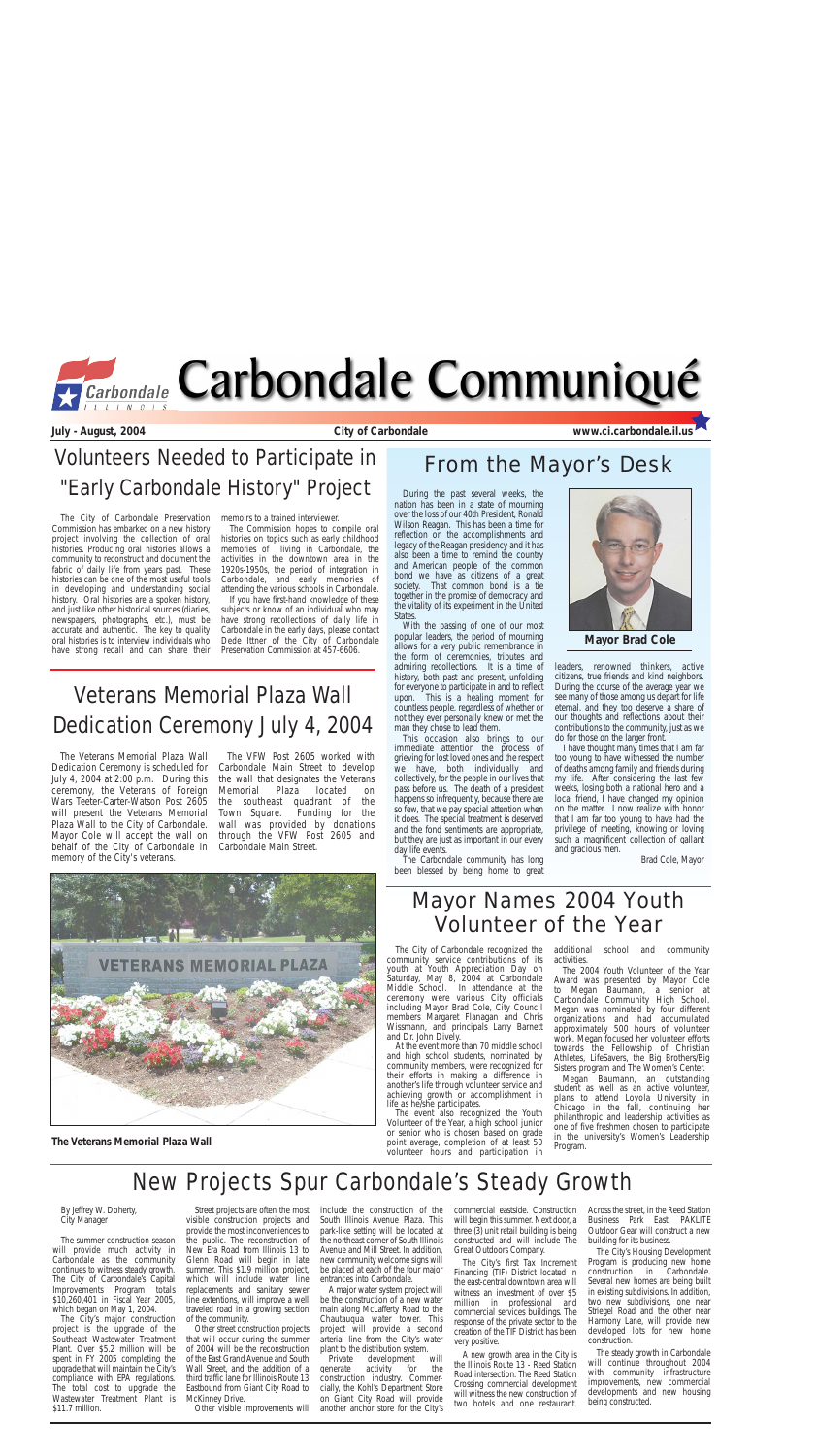**2** Carbondale Communiqué

# Incentives Available for New Residential Construction

Carbondale is a beautiful, dynamic and growing community and we want you to make Carbondale your home. In recent months the City of Carbondale has taken significant steps to encourage growth through elimination of property taxes, construction of new and expanded school facilities, and now the City has taken aggressive steps to reduce the cost of developing a new subdivision in the City and is providing incentives for new home construction through the City of Carbondale Home Ownership Program.

The Home Ownership Program provides financial incentives for the development of new subdivisions and the construction of new residential structures on existing lots within or adjacent to the City limits. The program is comprised of two components:

• Infrastructure Improvement Grant - Designed to offer incentives to develop new subdivisions in the City for the construction of owner-occupied housing units.

• New Home Construction Grant - Targets new home construction in existing subdivisions and on in-fill property in the City by offering incentives to builders and prospective home owners.

The City of Carbondale has established the Infrastructure Improvement Program to provide financial incentives to developers who will construct new subdivisions and new, single-family residential structures. These new homes may be built in either the new subdivisions or in existing subdivisions and in-fill lots throughout the City.

The Infrastructure Improvement Grant offers developers of new subdivisions \$5,000 per improved lot. For purposes of the grant, an improved lot may consist of

dwelling units depending on the zoning classification of the land. In addition, any building permit or zoning certificate fees required by the City of Carbondale are waived once a new residential structure is constructed on the lots. Water and sewer tap fees are also waived under this grant.

Over a three-year span there is a reasonable expectation of achieving the goal of constructing 200 new homes in Carbondale. The City's investment in this new Home Ownership Program would be more than \$1 million, creating the most aggressive home construction program in the region.

Currently developed lots also exist throughout the community that are available for new home construction and we are encouraging residents in Carbondale and the surrounding areas to build new homes on these lots as well as in new subdivisions.

a residential structure with up to four 457-3257.



The New Home Construction Grant offers builders a \$3,500 payment upon the completion of a new residential structure. All building and zoning fees, as well as City water and sewer tap fees are waived under this grant.

New home construction is a priority in all residential areas of the community. These incentives are being offered by the City as a means to rapidly spur development to meet market demands. While mortgage interest rates have been rising slightly in recent weeks, we are still well-within the most advantageous home buying market ever seen in the last 40 years. Join our community and make your move to Carbondale.

For additional information about the Home Ownership Program contact Tom Redmond, Development Services Director of the City of Carbondale at

### Wanted: Housing Rehabilitation Contractors

The City is continuously seeking additional contractors to work in the Housing Rehabilitation Program. Contractors experienced in building and renovating homes are encouraged to contact the Building and Neighborhood Services Division at 457-3237 if they are interested in participating in the Housing Rehabilitation Program. The City is an equal opportunity contractor and encourages minority and women owned businesses to consider this contracting opportunity. The City also is seeking contractors who are licensed by the State of Illinois to perform lead-based paint mitigation in homes being rehabilitated.

Aunque hay mucho trabajo para hacer durante la fase de acción de Conversaciones de Carbondale para Acción Comunitaria, los participantes se sienten optimistas de que los Círculos de Estudio hayan iniciado algo fenomenal para Carbondale. Todavía hay tiempo para unirse al grupo. Los interesados en participar durante la fase de acción de Conversaciones de Carbondale para Acción Comunitaria, pueden contactar a Lana Bardo o a Sarah Heyer al 549-5302, Ext. 386 o por e-mail

Jeremy Hayes has been appointed the Economic Development Manager for the City of Carbondale. Hayes has worked for the City since 1999 as a Planner. He holds a Bachelor's Degree from the University of Illinois Urbana-Champaign in Urban and Regional Planning and a Master's Degree in Public Administration from Southern Illinois University.

As the City of Carbondale's new Economic Development Manager, Hayes responsibilities include coordination of the City's economic development activities and overseeing a centralized office for economic development projects. Hayes manages the City's economic development programs which include the Tax Increment Financing and Redevelopment Area District No. 1, the Enterprise Zone, and the Low Interest Revolving Loan Fund. In addition, he serves as the Business Ombudsman within City government to provide assistance to new and existing businesses in Carbondale.

Hayes is focusing his efforts on identifying and recruiting businesses to locate or expand in Carbondale to meet the City's goals of increasing employment opportunities and expanding the tax base. He is working closely with existing commercial developers in the community to enhance their ability to attract new businesses and expand existing businesses. He is also coordinating the management and promotion of the City and Carbondale Business Development Corporation owned industrial parks.

"I am excited about the opportunity to serve the City in a new capacity, especially with the Mayor and City<br>Council establishing economic establishing development as a top priority", Hayes said. "It's a natural extension of the work I was doing as a Planner".

One of Hayes' duties as a Planner was

to help with the establishment of the new Tax Increment Financing District in Carbondale, visible from his office window. Hayes said he thinks that a planning background helps him to more fully understand the needs of businesses as they seek to establish and expand themselves in Carbondale.

City Manager Jeff Doherty said Jeremy Hayes is "well-qualified to carry out his responsibilities for the City". Doherty said Hayes is a good fit into the team-playing atmosphere promoted among City staff.

Mayor Brad Cole said he expects Hayes' experience in the Planning Department will be "worthwhile" in his new role. "He has the right attitude about the City's goals for development", he said.

Hayes, a Johnston City native, lives in Carbondale with his wife, Kathleen, and their nearly 2-year-old son, Owen.

# City Appoints New Economic Development Manager



### Actuando para construir una comunidad más fuerte

El grupo Conversaciones de Carbondale para Acción Comunitaria ha avanzado hacia la fase de acción en su enfoque de Construcción de Vecindades más fuertes. En la primera fase, los participantes se reunieron en pequeños grupos e intercambiaron ideas sobre las vecindades. Después de cuatro semanas de conversaciones se realizó un Foro de Acción en el que se identificaron las ideas de acción de mayor interés. En las próximas semanas, un grupo de voluntarios va a estudiar las inquietudes de mayor interés de la comunicad que fueron identificadas por los participantes de Conversaciones de Carbondale para Acción Comunitaria.

Las inquietudes de mayor interés de la comunidad que fueron identificadas incluían la obtención de una piscina para Carbondale, el fomento para la adquisición de casa propia, la remodelación de las casas existentes y la creación de una asociación de arrendatarios. Los grupos también recomendaron la organización de actividades para reforzar la conexión de vecindarios y promover la diversidad y

relaciones entre los estudiantes y la comunidad. Además, se identificaron el embellecimiento y la limpieza de Carbondale como focos del mayor interés incluyendo el estudio de asuntos de basura y reciclaje.

studycircles@ci.carbondale.il.us.

Conversaciones de Carbondale para Acción Comunitaria es un proyecto de la Comisión de Relaciones Humanas de la Ciudad de Carbondale, patrocinado por el Concejo Municipal, y creado con una subvención del Centro Nacional de Recursos para Círculos de Estudio.

**Jeremy Hayes**

## Housing Rehabilitation Grants Available

The City of Carbondale has received approval from the State of Illinois for the continuation of the Community Development Assistance Program (CDAP) Housing Rehabilitation Program. This program will target homes located in Northeast Carbondale, north of East James and Thelma Walker Avenue.

Eligibility for the CDAP Housing Rehabilitation Program is limited to low by the U. S. Department of Housing and Urban Development for participation in the program are based

on the number of persons in the household: 1 person- \$27,350, 2 persons-\$31,250, 3 persons-\$35,150, 4 persons-\$39,050, 5 persons-\$42,150, 6 persons-\$45,300, 7 persons-\$48,400, and 8 persons-\$51,550.

income homeowners. Income limits set Office in Room 251 of the City The City will begin taking applications in August 2004. Interested parties are encouraged to contact the Development Services Division at 457- 3248 or visit the Development Services Hall/Civic Center to be placed on a mailing list to receive application materials.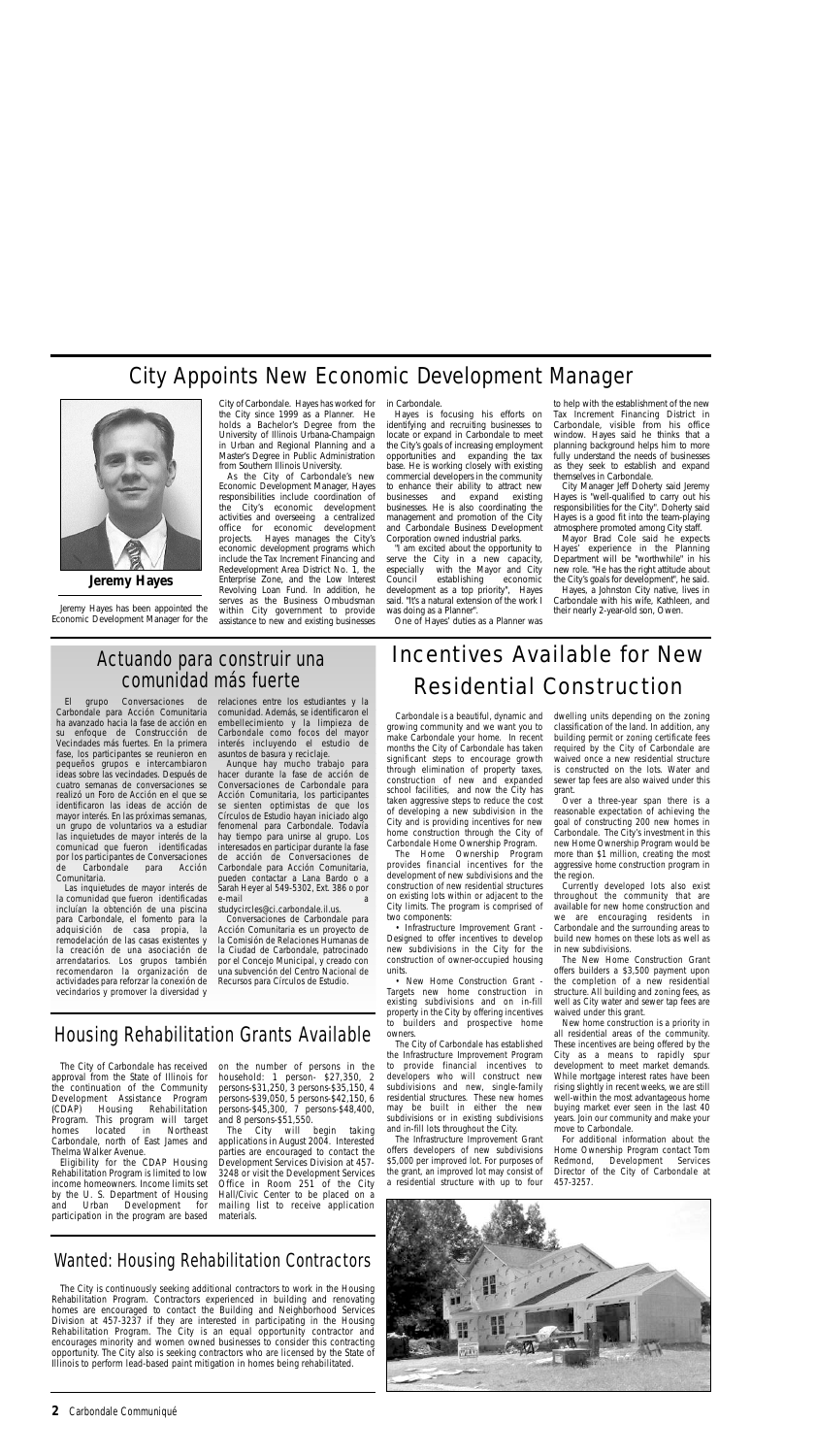Carbondale Conversations for Community Action has moved to the action phase in its focus on Building Strong Neighborhoods. In the first phase, participants met in small groups and exchanged ideas about neighborhoods. Four weeks of Conversations were followed by an Action Forum that identified major action ideas. In the weeks ahead, volunteers will be taking steps to address the major community concerns identified by the Carbondale Conversations for Community Action participants.

The major community concerns identified included obtaining a swimming pool for Carbondale, encouraging home ownership, owner occupancy housing, rehabilitation of existing homes and creation of a tenant association. The groups also recommended<br>organizing activities to strengthen activities to strengthen neighborhood connectedness and promoting

diversity and student/community relations. In addition, beautification and clean-up of Carbondale were identified as major focuses, with litter and recycling issues to be addressed.

While there is much work to be done during the action stage of Carbondale Conversations for Community Action, participants are optimistic that the Study Circles have started something phenomenal for Carbondale. There is still time to join the team. Anyone interested in participating during the action stage of Carbondale Conversations for Community Action can contact Lana Bardo or Sarah Heyer

at 549-5302, Ext. 386 or e-mail studycircles@ci.carbondale.il.us.

Carbondale Conversations for Community Action is a project of the City of Carbondale's Human Relations Commission, supported by the City Council, and funded with a grant from the national Study Circles Resource Center.

The Carbondale Police Department and Carbondale Crime Stoppers appreciates the many local businesses and individuals who are donating food, door prizes, equipment, entertainment, and personal time to make this event possible.

### Taking Action to Build a Stronger Community

The City of Carbondale Police Department invites you to join them August 3, 2004 from 6:00 p.m. - 9:00 p.m. at Turley Park for theAnnual National Night Out Celebration. National Night Out provides something for the whole family to enjoy. All who attend may register to win door prizes, gift certificates from local businesses, and other special prizes. Children may participate in a crime prevention poster contest, and face painting. Winners of the poster contest will be chosen from four different age groups, each

receiving a \$50 savings bond, donated from local banks. The Carbondale Police and Fire Departments and Jackson County Ambulance Service will have emergency vehicles on display at the park. McGruff the Crime Dog, Sparky the Fire Dog, Boo Boo the Bear, and the Hamburglar are in the plans to make special appearances.

The National Night Out event focuses on public education and<br>safety awareness. Local awareness. Local businesses will be on hand with information relating to home security, personal safety, and other crime prevention-related areas. National Night Out is designed to: increase awareness of crime and drug prevention; strengthen the neighborhood spirit and police-community relations; generate support and participation in local anti-crime efforts; and send a message to criminals, letting them know neighborhoods are organized and fighting back.

Many volunteers are necessary to make National Night Out a success. Any individual or group wishing to help volunteer are encouraged to contact the Community Resource Officer at 457-3200, ext. 428. Help is needed on the day of the event from 9:00 a.m. - 10:00 p.m.

Carbondale Communiqué **3**

# Carbondale City Calendar

| July                                                                     |                                                                                              |                                                     |  |  |
|--------------------------------------------------------------------------|----------------------------------------------------------------------------------------------|-----------------------------------------------------|--|--|
| Date                                                                     | Meeting                                                                                      | <b>Time</b>                                         |  |  |
|                                                                          | The Following Meetings Are Televised LIVE On CityVision 16                                   |                                                     |  |  |
| Tuesday - 6th & 20th<br>Wednesday - 7th & 21st<br>Thurs. 1st & Mon. 12th | City Council<br>Planning Comm.<br>Park District Board                                        | 7:00 pm<br>$7:00 \text{ pm}$<br>$6:00$ pm           |  |  |
|                                                                          | Other Scheduled Meetings At The City Hall/Civic Center, 200 S. Illinois Avenue               |                                                     |  |  |
| Monday - 12th<br>Tuesday - 6th<br>Monday - 19th                          | Human Relations Comm.<br>Partnership for Disability Issues<br>Preservation Commission        | $6:30$ pm<br>$1:30$ pm<br>$7:00$ pm                 |  |  |
| <b>Scheduled Meetings At Other Locations</b>                             |                                                                                              |                                                     |  |  |
| Wednesday - 14th<br>Thursday - 15th                                      | Library Board, 405 West Main Street<br>CCHS School Dist. #165<br>1301 E. Walnut - Cafeteria  | $4:30 \text{ pm}$<br>$7:00$ pm                      |  |  |
| Thursday - 22nd                                                          | Elem. School Dist. #95<br>1150 E. Grand, Middle School                                       | $7:00 \text{ pm}$                                   |  |  |
| honor of the Independence Day Holiday                                    | THE OFFICES OF CITY HALL WILL BE CLOSED ON: Monday, July 5, 2004 in                          |                                                     |  |  |
| August                                                                   |                                                                                              |                                                     |  |  |
| Date                                                                     | Meeting                                                                                      | <b>Time</b>                                         |  |  |
|                                                                          | The Following Meetings Are Televised LIVE On City Vision 16                                  |                                                     |  |  |
| Tuesday - 1st & 15th<br>Wednesday - 2nd & 16th<br>Monday - 14th          | City Council<br>Planning Commission<br>Park District Board                                   | 7:00 pm<br>$7:00 \text{ pm}$<br>$7:00 \text{ pm}$   |  |  |
|                                                                          | Other Scheduled Meetings At The City Hall/Civic Center, 200 S. Illinois Avenue               |                                                     |  |  |
| Monday - 7th<br>Monday - 14th<br>Thursday - 17th                         | Human Relations Comm.<br><b>Preservation Commission</b><br>Energy & Environmental Commission | $6:30 \text{ pm}$<br>$7:00 \text{ pm}$<br>$7:00$ pm |  |  |
| <b>Scheduled Meetings At Other Locations</b>                             |                                                                                              |                                                     |  |  |
| Wednesday - 9th<br>Thursday - 17th                                       | Library Board, 405 West Main Street<br>CCHS School Dist. #165<br>1301 E. Walnut - Cafeteria  | $4:30$ pm<br>7:00 pm                                |  |  |
| Thursday - 24th                                                          | Elem. School Dist. #95<br>1150 E. Grand, Middle School                                       | $7:00 \text{ pm}$                                   |  |  |



Everyone can benefit from having a household evacuation plan in place. It's the best way to protect your family in case of disaster, whether it's a large-scale natural catastrophe or an emergency that causes you to leave your home temporarily. Every disaster plan MUST include your companion animals!

1. Keep up-to-date identification on your dog or cat at all times. Make sure the collar is properly fitted (avoid chain link collars for dogs and use break-away collars for cats). It's a good idea to have a friend's or family member's phone number on your pet's identification tag in case you cannot be contacted.

2. Have current color photographs of your pet, showing any distinguishing markings, with your emergency supplies. If you and your pet become separated, these photographs will help identify

him/her. 3. If you know a disaster is imminent, bring your pets inside immediately! Get your animals under control as quickly as possible, either on a leash or inside a carrier.

Disasters often strike suddenly and while you're away from home. You can improve your pet's chances for safety if you leave him/her inside, with collars and identification tags, when you go out. Consider an arrangement with a neighbor who would be willing to evacuate your pet in your absence. Make sure that person knows your animals, can locate your emergency supplies, has instructions and phone numbers and has a key to your home.

BE SAFE - License & Leash

### Don't Forget Your Pets When Emergency Strikes

Join Us for the Annual National Night Out

Celebration – August 3, 2004 at Turley Park

Recently, a City of Carbondale Solid Waste Collector lifted a garbage bag, just as he does hundreds of times a day. As he grabbed the bag, he felt a pain in his hand. His hand had been pierced by a medical syringe that had been improperly placed in the bag. Fortunately, he did not suffer complications.

Sharp objects and containers are sources of injuries that can be controlled or eliminated. Broken glass, medicinal syringes, nails, screws, etc. or other sharp objects should be placed in a rigid container with a secure lid, such as a plastic milk jug or coffee can, before being placed in the trash. The little extra time and effort it takes to properly dispose of these types of household wastes is well spent to protect the health and safety of those who handle them.

Lifting of garbage containers is the leading cause of injury among Solid Waste Collectors. Using proper containers and observing weight limits can help to reduce lifting injuries. Acceptable containers include metal cans, plastic cans or plastic bags commercially manufactured for the express<br>purpose of garbage purpose of garbage containment and maintained in good condition without holes, cuts, or tears.

### **Can containers:**

· Can containers shall have a minimum capacity of 20 gallons and a maximum capacity of 35 gallons

· There must be at least two usable handles on the outside · The can shall have a functional tight fitting lid, which will contain the garbage and keep rain and rodents out The lid shall be affixed properly in place and shall cover the contents when the

can is at curbside · The maximum established weight limit for a refuse can container and contents is fifty (50) pounds

### **Plastic bag containers:**

· Refuse may also be placed at curbside in sturdy plastic bags (at least 1.2 mils thick) having a minimum capacity of 20 gallons and a maximum capacity of 33 gallons

· The bag must be tightly fastened at the top when at curbside

· The maximum established weight limit for refuse bag container and contents is twenty-five (25) pounds

Meeting these requirements will help keep workers safe<br>from injury. If refuse is from injury. improperly placed at curbside for collection, the refuse workers may decline to collect it, and a citation for violation of the City Code could be issued.

If you would like additional information on the City Code for Solid Waste Collection, visit the City's web site at www.ci.carbondale.il.us, click on City Code, and go to Title 10, Chapter 1; or you can call 549-5302, extension 275.

# Proper Refuse Containers Reduce Accidents, Prevent Injuries

Bicycle enthusiasts in Carbondale and surrounding areas now have a new resource to take advantage of when planning their recreational bicycling or for utilizing as a means of safe transportation by bicycle through the City. The new Carbondale Bikeway Map identifies Carbondale's on-street and off-street bikeways. The Carbondale Bikeway Map also includes the Illinois Official Bicycle Map for Jackson County

and the Surrounding Area, and Bicycle Rules and Safety Tips. The new Carbondale Bikeway Maps are available at Carbondale Bicycle Shops, the Carbondale Chamber of Commerce, the Carbondale Convention and Tourism Bureau, the Carbondale Police Department and the information booth located in the Carbondale City Hall/Civic Center.

# New Carbondale Bikeway Maps Available